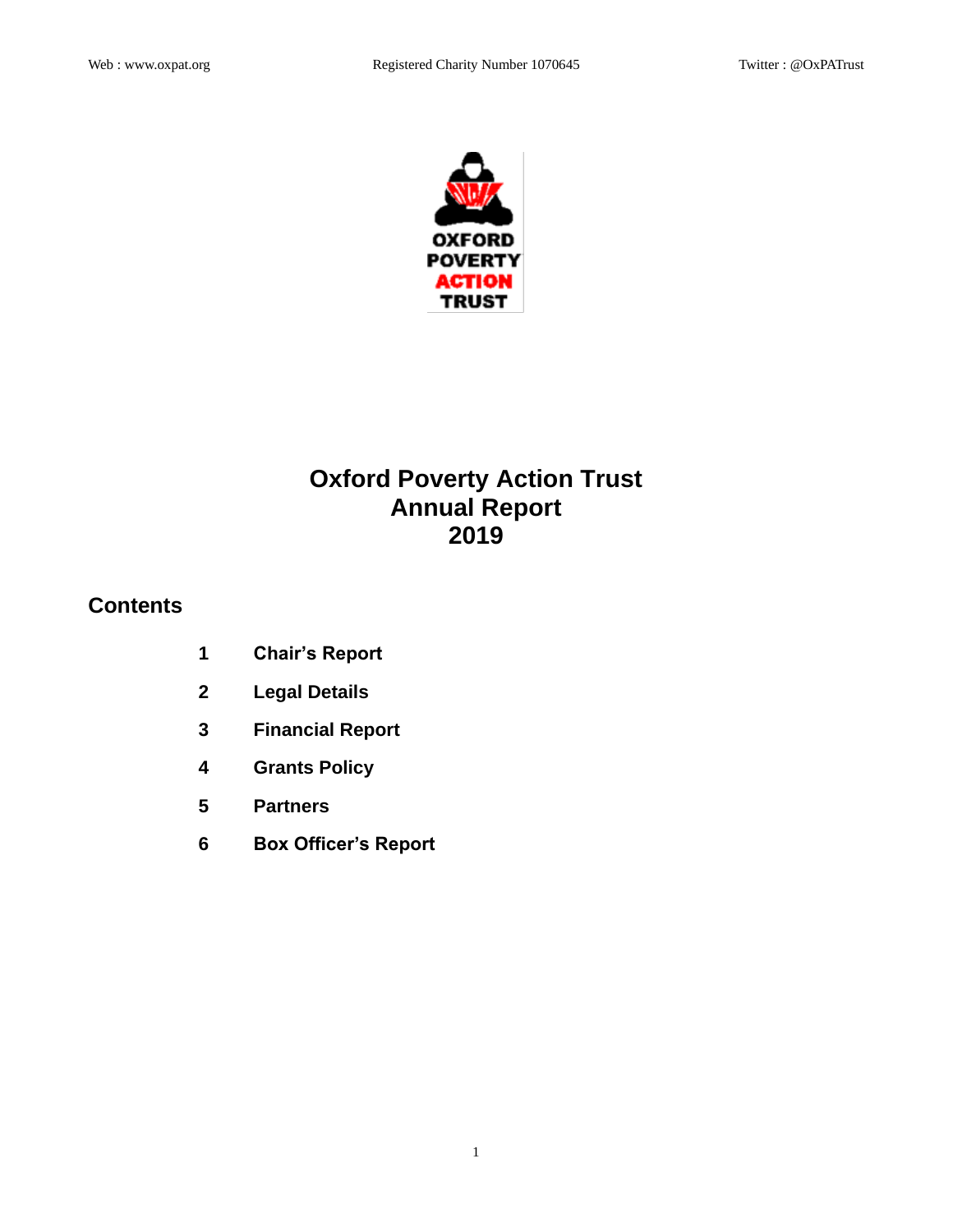## **1 Chair's Report 2019**

#### **The problem**

At the end of 2018 the local authorities estimated that there were 94 people sleeping rough in the City of Oxford, and 119 sleeping rough in the county of Oxfordshire. Despite the best efforts of many agencies, it seems there were of the order of 120 people rough sleeping in Oxford at the end of 2019. The problem of homelessness in the city appears to be particularly intractable. Many of the reasons are well known – the cost of housing in Oxford, the austerity imposed by central government on local government for the last ten years, and the associated cuts to expenditure on housing, mental health and drug services.

#### **The OxPAT Response**

Despite the problems, the charities engaged in supporting single homeless people in Oxford continue to do excellent work, and the Oxford Poverty Action Trust (OxPAT) continues to provide a mechanism for concerned citizens to donate to these local charities. Active since 1996 the Oxford Poverty Action Trust (OxPAT) has distributed over £600,000 to support homeless people in Oxford, including over £100,000 in 2019. We have done that by soliciting donations which we then pass to other local charities who we perceive to be doing good work to help the homeless. OxPAT has no staff or premises and very few costs. In 2019, excluding the cost of buying Christmas cards, which we sell for a profit, we had less than £200 of costs.

It is very difficult when you see a homeless person on the street to know how best to help. Surveys show that over 70 % of money donated directly to the homeless will be spent on drink or drugs. Giving money to OxPAT means that your donation will be channelled through professional charities with the resources to understand the problems a homeless person is suffering with, and develop a plan to help the person address those problems. The OxPAT money will be spent by the charity involved on items or activities which will directly benefit an individual or individuals. Typically it will be spent on shelter, food, clothing, advice, medical care, and training to help people get a job, or manage their finances better.

## **Activities in 2019**

#### **Fund raising**

2018 – 2019 Match fund with Oxfordshire Community Foundation

As reported in the 2018 Annual Report, over the Christmas period of 2018, we ran a joint campaign with the Oxfordshire Community Foundation (OCF) where OCF promised to match the money donated to OxPAT by the public, pound for pound. OCF also managed the publicity for the campaign, resulting in a lot of coverage in the local press. In total £42,833.13 was donated by the public, which was matched by OCF, resulting in a total raised of £85,666.26. The bulk of this was paid to us in January 2019, and paid to our partner charities also in January 2019.

#### 2019 Christmas cards

Once again local artist John Somerscales was kind enough to give us the artwork for our 2019 Christmas Card, a lovely winter scene of Tom Tower at Christchurch College. We sold the cards directly to members of the public, via the "Cards for Good Causes" shop at Oxford Town Hall, and via the Hayfield Deli in Hayfield Rd.

#### Carol singing

The Appleton singers, marshalled by Trish Wagstaff, came and sang for us at the Oxford Railway Station. We would like to thank Trish, the Appleton singers, Great Western Railway and the public for helping us raise money in this way.

Councillor Susannah Pressel was kind enough to arrange for the children of St Barnabas School to sing for us at the Westgate Centre. Again, we would like to thank the members of the public who donated, the School, Councillor Pressel and Land Securities, the owners of the Westgate Centre.

Nuffield College also collected money for us at their Carol Concert in the Nuffield Chapel.

#### Collection day at Eights week on Christchurch Meadow

Christchurch College were kind enough to allow us to have a collection on Christchurch Meadow on the Saturday of Eights week.

#### Contactless collecting pilot

Greater Change [\(www.greaterchange.co.uk\)](http://www.greaterchange.co.uk/) helped us to run a pilot of contactless giving in Oxford. They supplied us with contactless terminals which we placed in the Co-op on Walton St and in Alden's Fish Market in Osney. The terminals raised over £1,000 during 2019 and gave us experience of contactless terminals as a means of raising money. We wish to thank Greater Change, the Co-op and Aldens for supporting us with this.

#### Magdalen College School

Magdalen College School selected us as one of their charities for support this year. Henry King, a pupil at the school, made a video recommending us to be selected and he was successful, so thanks to Henry and the school.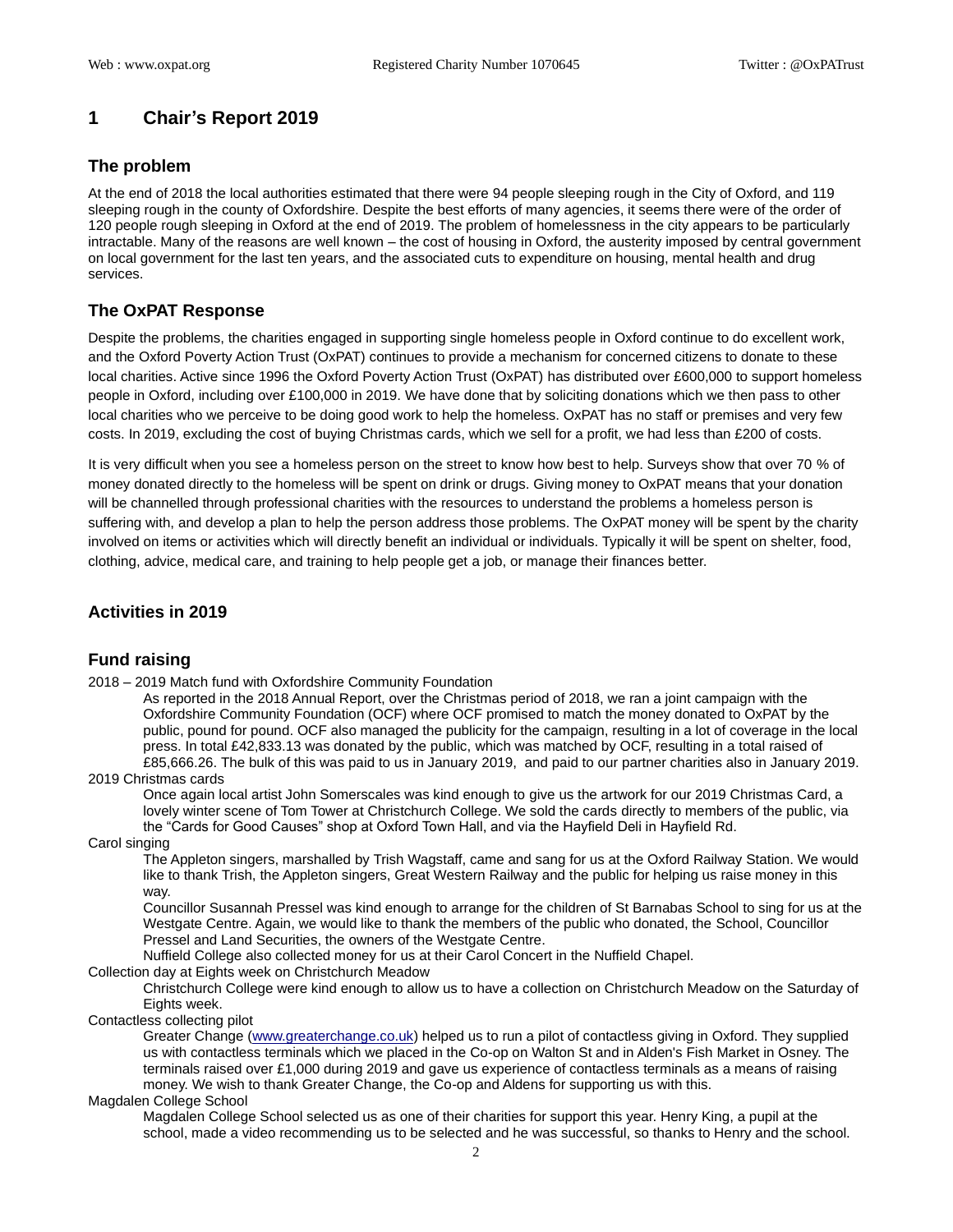#### **Distribution**

In January we solicited applications to be our 'core agencies' from local homelessness charities in Oxford. We evaluated the applications at our February meeting and selected the charities listed in section 5 Partners below. We are convinced that these agencies are amongst the most effective in Oxford and we thank them for partnering with us again this year.

Between them these charities provide a full range of support services for homeless people from helping those sleeping on the streets, to providing shelter in day centres and hostels, mental care, rehabilitation, and training and skills development to help them find employment.

## **2 Legal Details**

#### **Trust**

The object of the Trust is "for the relief of the effects of poverty, sickness, disablement and old-age" in accordance with a Trust Deed made on 28th June 1998. The Trust has been granted registration as a charity by the Charity Commissioners. The Charity Number is 1070645. The Inland Revenue has accepted the Trust as a charity within the definition of section 506 (1) Income and Corporation Taxes Act 1998, as a result of which the Trust's income and gains are not taxable to the extent that they are applicable and applied to charitable purposes.

The registered address is 25 Woodstock Road, Oxford OX2 6HA.

During the calendar and accounting year 2019 the following persons acted as Trustees of the Oxford Poverty Action Trust (known as OxPAT) for some or all of the time:

Paul Armstrong Jerome Bertram Deborah Ceadel Jonathan Clark Ralph Hall Meg Movshon Patrick Mulvihill

Officers during the year 2019 were:

| Chair:     | Jonathan Clark |
|------------|----------------|
| Secretary: | Meg Movshon    |
| Treasurer: | Paul Armstrong |

The Patrons of the Trust are:

Rt Revd. William Kenney CP Mrs. Felicity Dick, Deputy Lieutenant of Oxfordshire

The Charity's Bankers are:

The Co-operative Bank, King's Valley, Yew Street, Stockport, Cheshire, SK4 2JU

The charity owns no functional property and there are no connected companies.

#### **Changes to the Trustees and Committee**

It is with sadness that we have to announce the loss of two of our committee members this year. Jim Campbell suffered a stroke and had to stand down, and Father Jerome Bertram died.

We are delighted to welcome Suzi Coyne and Ben Chataway to the committee.

#### **Jonathan Clark, Chair, May 2020**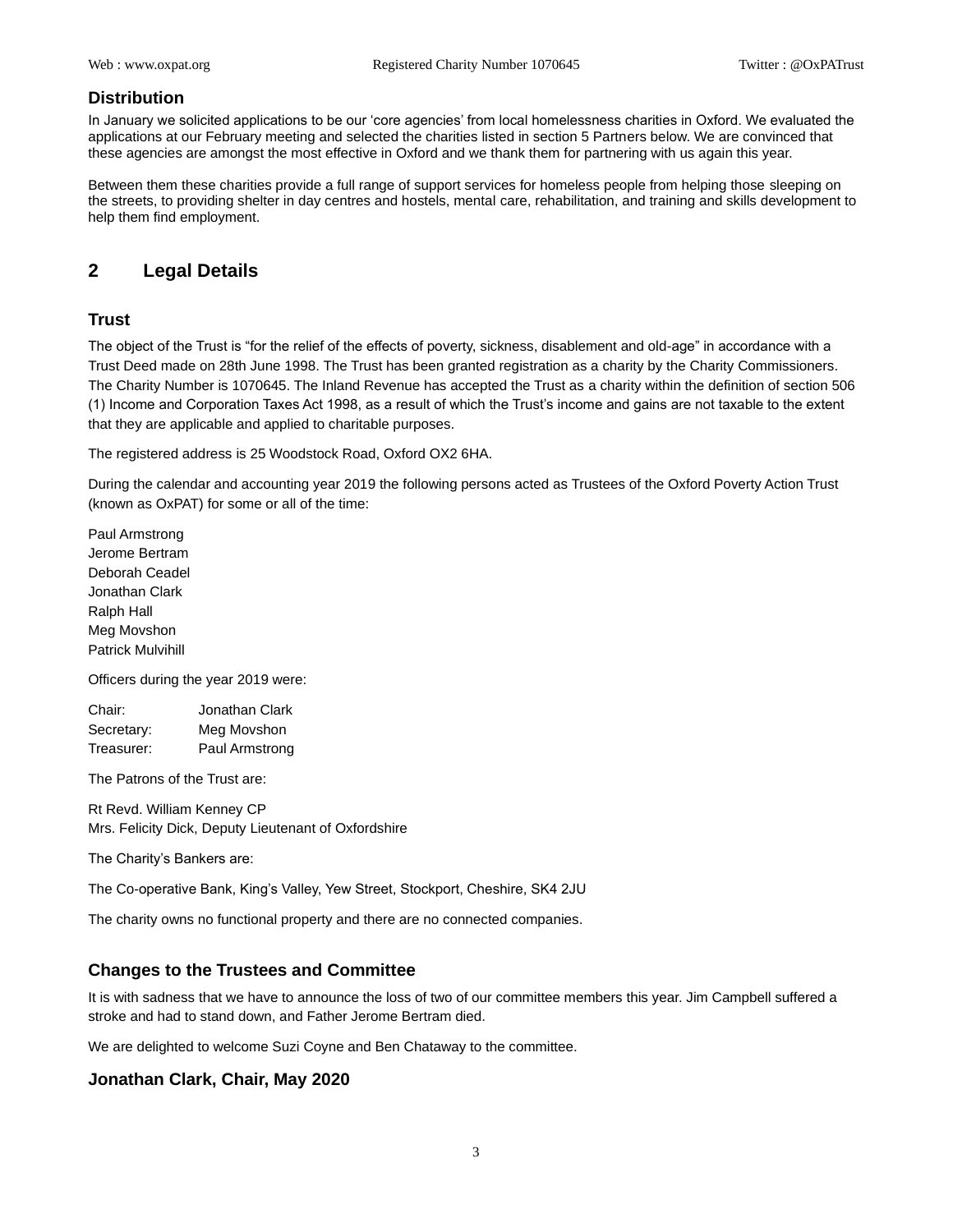## **3 Finance**

## **OxPAT Financial Report for 2019**

| OxPAT Accounts (figures in £)                          | 2018      | 2019       |
|--------------------------------------------------------|-----------|------------|
| Expenditure:                                           |           |            |
| Admin and Special Purposes Sub-Accounts                | 99.31     | 99.31      |
| <b>Grants to Charities</b>                             | 61,008.00 | 103,250.00 |
| Grants to Individuals                                  | 200.00    | 736.50     |
| Christmas cards                                        | 1,980.00  | 990.00     |
| Bank error                                             |           | 98.00      |
| <b>Total Expenditure</b>                               | 63,287.31 | 105,173.81 |
| Income:                                                |           |            |
| <b>Boxes</b>                                           | 1,571.55  | 2,772.10   |
| <b>Fund Raising</b>                                    | 1,586.66  | 2,837.22   |
| Organisations                                          | 16,770.96 | 48,994.51  |
| of which OCF Christmas 2018 match funding <sup>1</sup> |           | 42,833.13  |
| of which donations from other organisations            | 16,770.96 | 6,161.38   |
| Places of Worship                                      | 539.33    | 3,417.00   |
| Private Donations (Gift Aid)                           | 14,170.50 | 13,837.50  |
| 2017 Christmas cards                                   | 1,743.00  |            |
| 2018 Christmas cards                                   | 375.00    | 1,801.08   |
| 2019 Christmas cards                                   |           | 446.50     |
| Donations via platforms (online & offline)             | 23,742.64 | 27,176.51  |
| of which donations via CAF <sup>2</sup>                | 19,201.98 | 25,878.83  |
| of which donations via other platforms <sup>3</sup>    | 4,540.66  | 1,297.68   |
| Other Private Donations (Non-Gift Aid)                 | 3,478.89  | 6,070.33   |
| Special events                                         | 275.00    | 865.89     |
| Other                                                  | 739.94    | 324.00     |
| <b>Total Income</b>                                    | 64,993.47 | 108,542.64 |

\*Income received as donations through the Charities Aid Foundation (CAF) is reported separately in 2018, due to this becoming a larger and more important channel in this year. In 2017, income received as donations through CAF is included in the 'Other Private Donation (Non-Gift Aid)' row.<sup>1</sup>The Oxfordshire Community Foundation (OCF) kindly agreed to match fund donations between 10 December 2018 and 6 January 2019; OxPAT received this match funding in January 2019. <sup>2</sup>Includes online donations made via CAF, CAF cheques and Gift Aid collected via CAF.<sup>3</sup> Includes other donation platforms such as JustGiving, Stewardship, The Big Give or Charitable Giving; donations plus any gift aid collected on behalf of OxPAT are included in this row.

| Reconciliation with bank | 2018      | 2019       |
|--------------------------|-----------|------------|
| Opening balance          | 10,893.04 | 12,599.20  |
| <b>Income</b>            | 64,993.47 | 108,542.64 |
| Expenditure              | 63,287.31 | 105,173.81 |
| Closing balance          | 12,599.20 | 15,968.03  |

#### **Income**

2019 has been a record year for OxPAT – beating our previous record in funds distributed (last year) by nearly 70%! Total income during 2019 was £108,542.64 compared to £64,993.47 in 2018. In the 20 years OxPAT has been operating, we have collected over £600,000 from our donors. The increase in income from 2018 to 2019 – an increase of £43,549.17 is primarily due to a sizeable increase in donations in January 2019, due to the Oxfordshire Community Foundation (OCF) donation matching campaign. This campaign provided a 1:1 match for donations made to OxPAT between 10 December 2018 and 6 January 2019, up to a limit of £50,000. During this time, we saw sizeable donations, in particular via CAF, as well as direct donations made by organisations and individuals, plus the match funding received from OCF. We would like to thank OCF for selecting OxPAT to receive matching funds, as well as the anonymous donor who provided the £50,000 funding for OCF.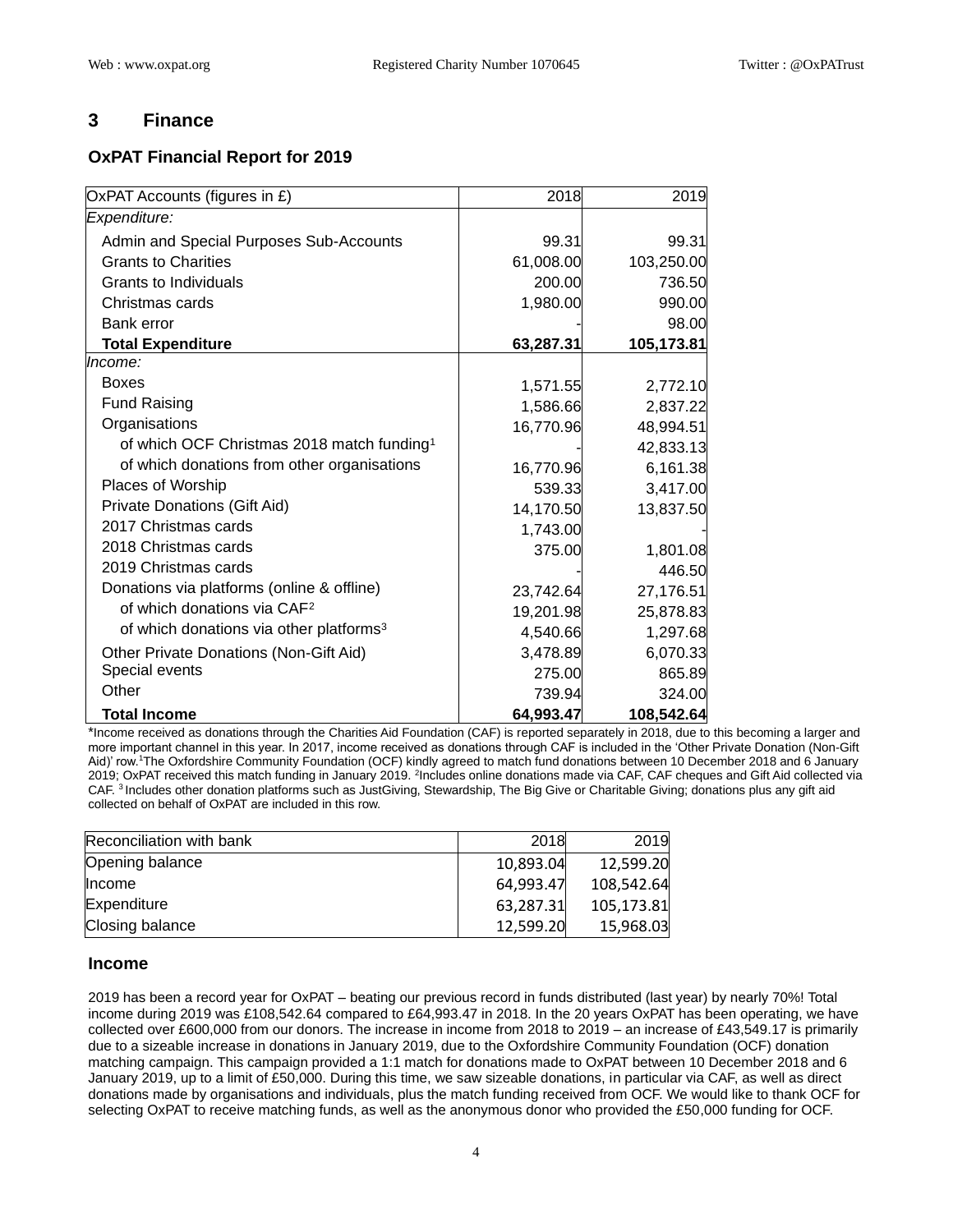Our income is spread across various categories of donors and donation channels. Box income increased from 2018 to 2019 by over £1,200. Fundraising income also increased by around £1,200, reflecting collections held during Summer Eights Week, Carol singing before Christmas and a generous collection at Besselsleigh Christmas Lights. Income from organisations increased substantially due to the matching funds from OCF, though income from other organisations fell from 2018 by around £10,600, reflecting a number of substantial one-off donations from organisations in 2018 (largely during the period of the OCF match funding), which we do not expect to be repeated. Income from places of worship increased by nearly £2,900, reflecting a number of increased donations from existing donors, and new places of worship donating to OxPAT as well. Gift Aid eligible donations are broadly in line with 2018 (around £300 less in 2019) – which reflects a maintained increase in regular Gift Aid standing orders since 2017 and years prior. Donations via CAF have increased by over £6,000 from 2018 due to new Gift Aid eligible standing orders as well as one-off donations, in particular made during the OCF matching funds campaign.

The 2019 Christmas card saw revenues of £446.50 in 2019. In line with previous years, the majority of revenue from the Christmas card sales come in during the first few months of the next calendar year. Hence, most revenue from the 2019 Christmas card is expected to be collected in 2020. Overall, 2018 Christmas card sales brought in income of £2,118 across 2018 and 2019, leading to a profit of £1,228.00 for 2018 Christmas card sales.<sup>1</sup>

This year, we report donations made via fundraising platforms<sup>2</sup> such as Charities Aid Foundation (CAF) or Just Giving, as this has been a growing a substantial stream of income. In 2019, donations via platforms were around £3,400 more than in 2018, and in particular donations made via CAF were nearly £6,700 more than in 2018. This increase reflects a number of regular donations made via CAF, as well as additional one-off donations. Revenue via fundraising platforms includes any Gift Aid collected by a given platform on our behalf.<sup>3</sup>

Special events income has increased by nearly £600, reflecting additional collections at externally organised events to sponsor OxPAT. Other income reflects donations made directly to our bank account which are not attributable to a specific individual/organisation – this decreased from 2018 (by around £400).

## **Expenditure**

The total grants made by OxPAT in 2019 amounted to £105,173.81, nearly all of which was donated as regular distributions to our core agencies, totalling £103,250. As mentioned above, the OCF matching funds campaign has driven an increase in donations, and consequently an increase in regular distributions made in 2019, to be around 70% higher than in 2018. Grants to individuals (paid via various charities) increased by around £500, reflecting additional applications for individual grants in 2019.

Our costs for Christmas card printing was £990 in 2019, covering Christmas cards printed in that year.

Our administrative and special purposes expenses in 2019 were purchasing insurance for cover the fundraising collection during Sumer Eights Week, totalling £99.31.

#### **Special purposes accounts**

Within the totals above we keep track of two sub-accounts

| Special purposes account | 2018   | 2019   |
|--------------------------|--------|--------|
| Opening balance          | 840.00 | 740.69 |
| Income                   |        |        |
| Expenditure              | 99.31  |        |
| Closing balance          | 740.69 | 740.69 |

The special purposes account currently contains funds from a donation from the Oxford Round Table. This was originally given for box replacement and refurbishment but the Round Table has now agreed that it may be spent on anything we consider appropriate.

 $1$ minutes As per the 2018 annual report, printing costs for 2018 Christmas cards were £990.

<sup>&</sup>lt;sup>2</sup> Compared to the income breakdown in the 2018 report, this includes 'CAF donations', 'Internet donations', 'Inland Revenue (Gift Aid Refund)' collected by donation platforms last year, and 'Other Private Donation (Non Gift-Aid)' where donations were made via a fundraising platform.

 $^3$  Two sizeable gift aid payments for prior years were received from HMRC in early January 2020, and Gift Aid for payments made directly to OxPAT by bank transfer or cheque will be claimed in 2020.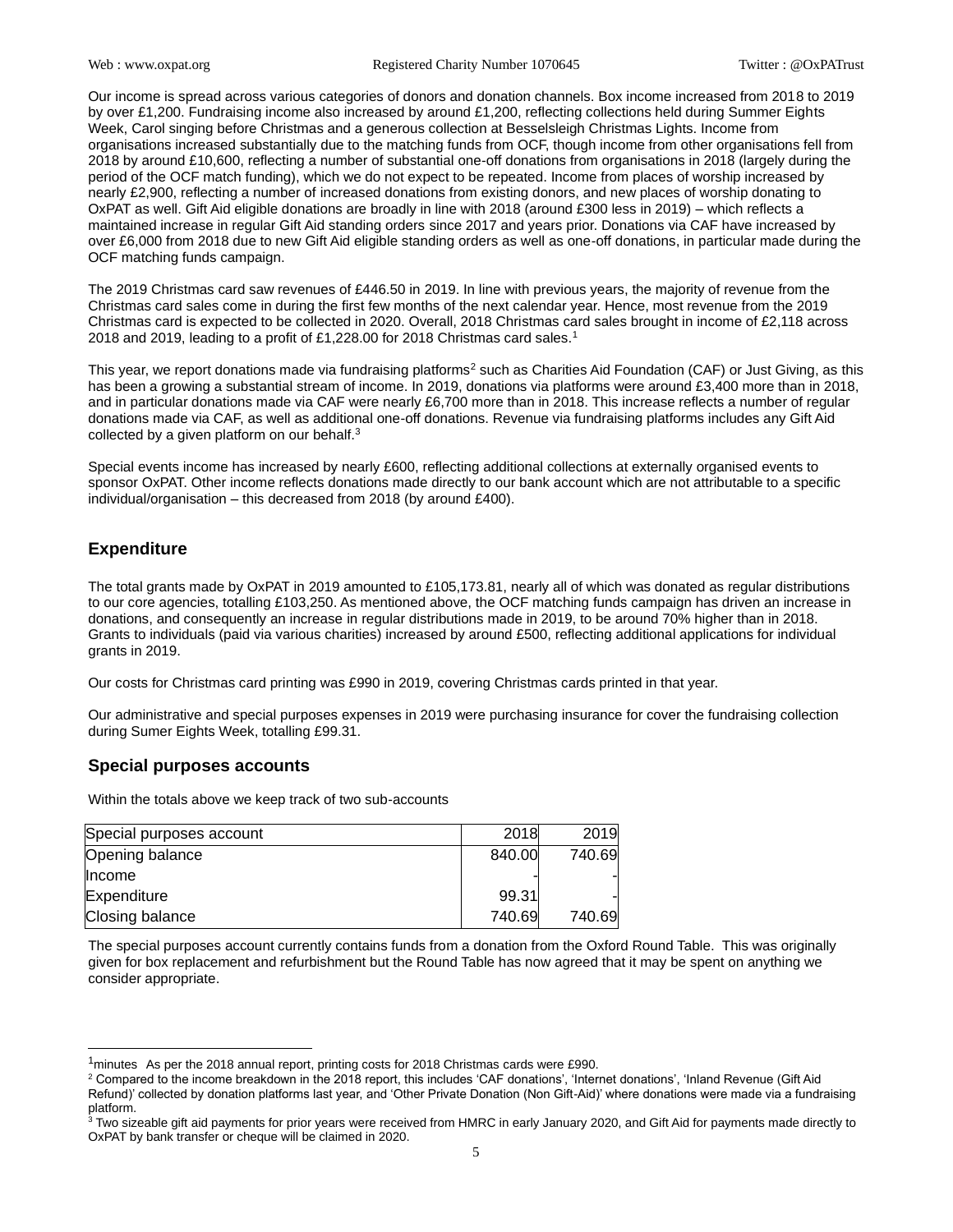| Administration account | 2018  | 2019  |
|------------------------|-------|-------|
| Opening balance        | 85.74 | 85.74 |
| Income                 |       |       |
| Expenditure            |       | 85.74 |
| Closing balance        | 85.74 |       |

The administration account contains donations made by organisations that are happy for their money to be spent on our limited administration expenses, and expenditure against this account reflects allocating the remainder of the funds in this account against the purchase of insurance for the Summer Eights week collection.

We would like to thank all our donors, large and small, for their generosity towards us. In particular we would like to thank our regular donors, both organisations and individuals, who have supported us over the years including the Oxfordshire Community Foundation, W Lucy & Co, St Leonard's Church Eynsham, Horton Cum Studley PCC, All Souls College, Appleton PCC and the Westminster Society. We are also very grateful to Celia Fry for continuing to carry out our independent examination.

We would also like to thank the charities to whom we give the money. We have no doubt that the money we pass to them is used efficiently and effectively in support of people in Oxford who are homeless, or in danger of homelessness.

## **Paul Armstrong, OxPAT Treasurer, July 2020**

## **4 Grants Policy**

## **Core Principles**

1. OxPAT funds are to be used to provide direct help to homeless or vulnerably housed adults.

2. OxPAT funds can be used to fulfil basic needs such as food, clothing and shelter. They can also be used to help people address the issues that have led to them becoming homeless, by building confidence and self-esteem, improving skills, and addressing dependency issues.

3. OxPAT funds are not to be used to fund administration nor on-going costs, or to discharge statutory duties.

4. OxPAT funds will only be distributed to or through recognised charitable agencies; and must be spent by or under the supervision of such an agency.

## **Distribution**

The monies received by OxPAT are distributed through agency welfare funds to be spent on welfare services, rehabilitation, accommodation and training and education to help people to get off the streets and move forward.

## **Core Agencies**

OxPAT will aim to distribute most of its funds to a core group of agencies via regular monthly standing orders to their welfare funds. It is each agency's responsibility to ensure this money is spent in accordance with OxPAT's core principles and to report back at the end of the calendar year or more frequently as appropriate as to how it has been spent.

## **Specific applications**

Some of OxPAT's funds will be used to fund specific applications which are not from the core agencies. Examples of successful applications include requests for clothing, bedding, work tools, and transport costs to enable a person in need to travel to a job. To apply for a grant for a homeless, or vulnerable, person, please download the OxPAT Grant Application Form from the OxPAT website (www.oxpat.org/ ), and follow the instructions on it.